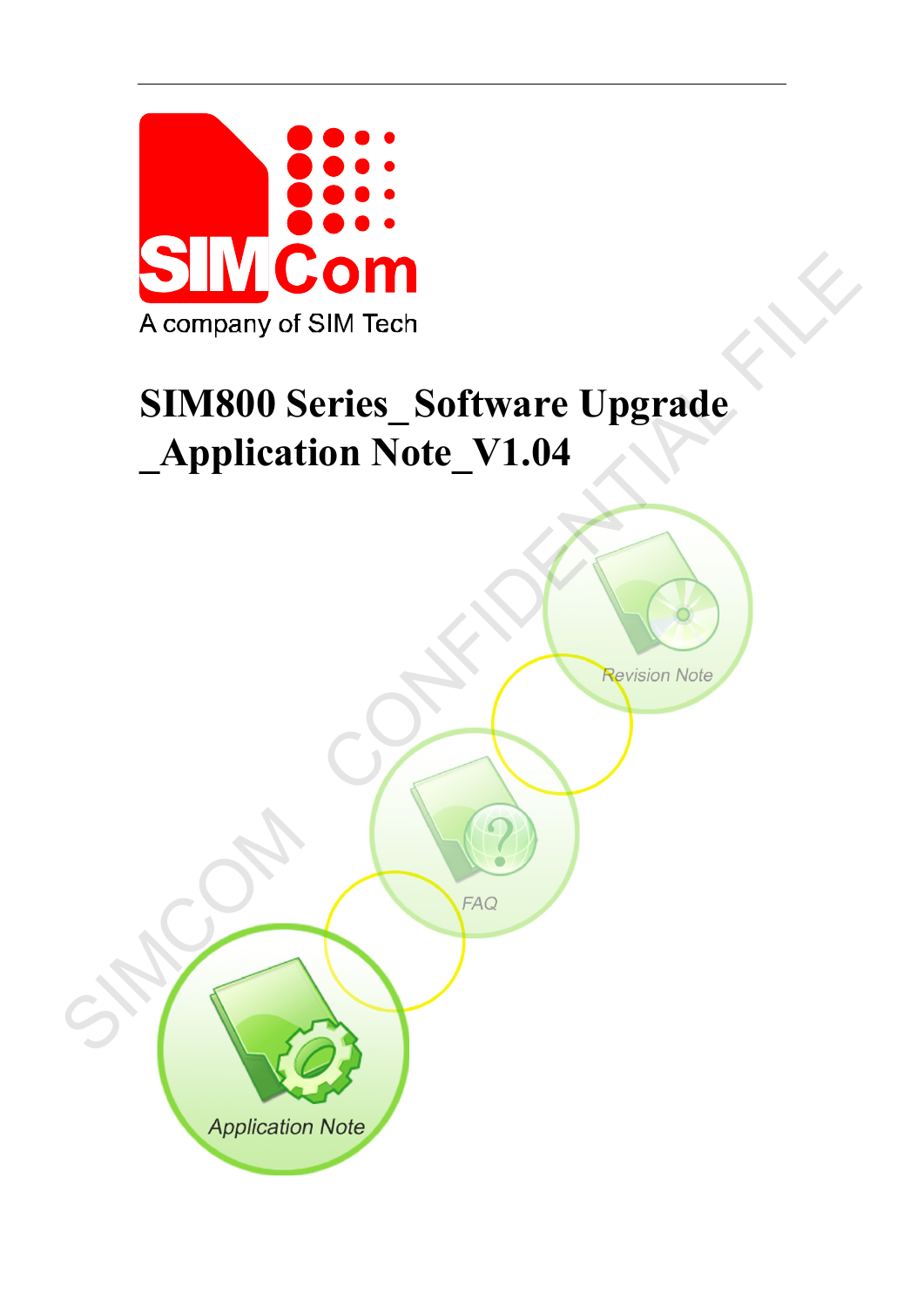

| <b>Document Title:</b> | SIM800 Series Software Upgrade Application Note       |
|------------------------|-------------------------------------------------------|
| Version:               | 1.04                                                  |
| <b>Date:</b>           | 2016-11-17                                            |
| <b>Status:</b>         | Release                                               |
| Document Control ID:   | SIM800 Series Software Upgrade Application Note V1.04 |

#### **General Notes**

SIMCom offers this information as a service to its customers, to support application and engineering efforts that use the products designed by SIMCom. The information provided is based upon requirements specifically provided to SIMCom by the customers. SIMCom has not undertaken any independent search for additional relevant information, including any information that may be in the customer's possession. Furthermore, system validation of this product designed by SIMCom within a larger electronic system remains the responsibility of the customer or the customer's system integrator. All specifications supplied herein are subject to change. **Decument Control ID:** STM500 Scries\_Software Upgrade\_Application Note\_V1 0.6<br>
General Notes<br>
SIMCom offers this information as a service to its customers, to support application and<br>
engineering efforts that are the prot

#### **Copyright**

This document contains proprietary technical information which is the property of SIMCom Limited., copying of this document and giving it to others and the using or communication of the contents thereof, are forbidden without express authority. Offenders are liable to the payment of damages. All rights reserved in the event of grant of a patent or the registration of a utility model or design. All specification supplied herein are subject to change without notice at any time.

*Copyright © Shanghai SIMCom Wireless Solutions Ltd. 2016*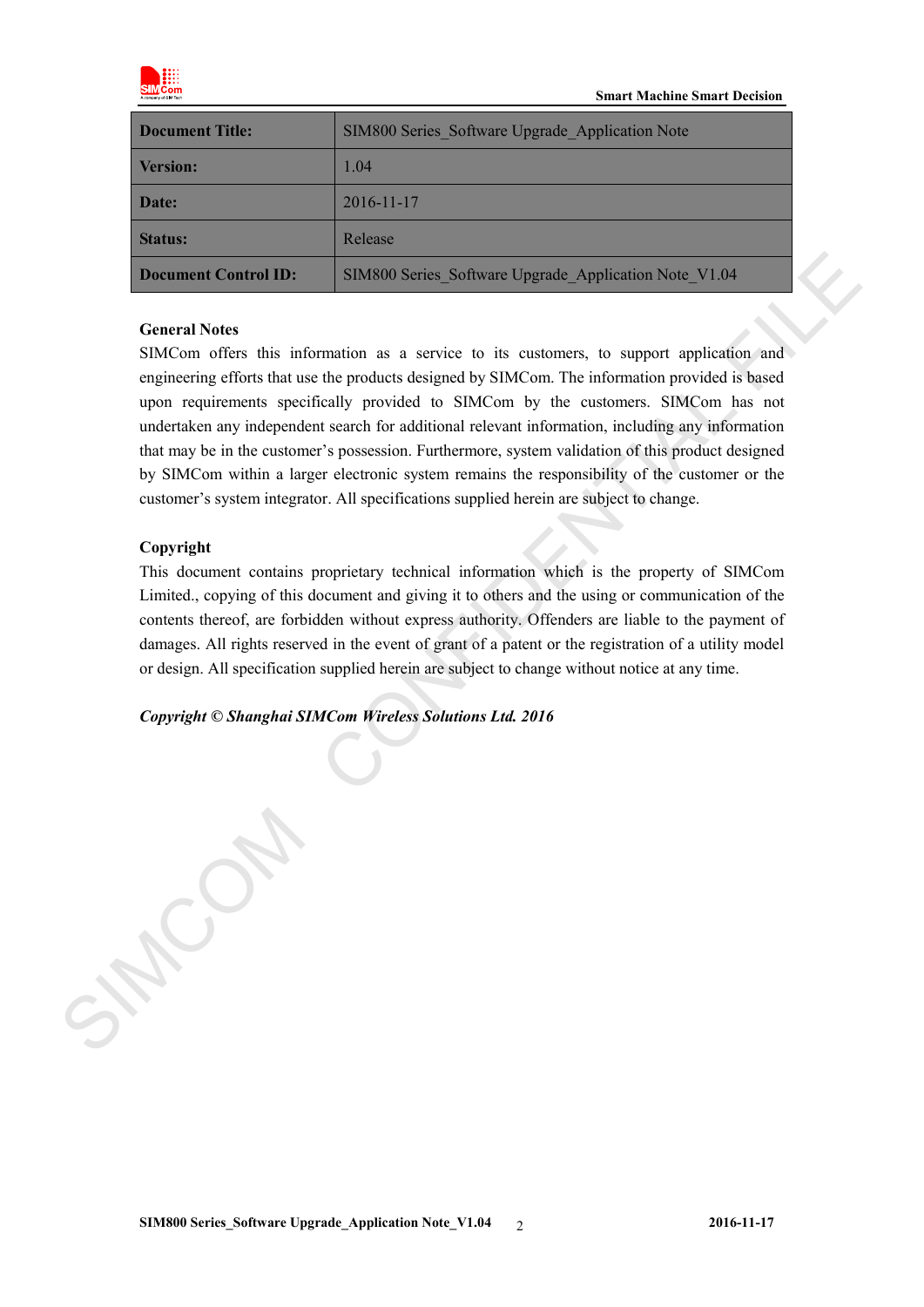



# **Contents**

| 1              |     |       |
|----------------|-----|-------|
|                | 1.1 |       |
|                | 1.2 |       |
|                | 1.3 |       |
|                | 1.4 |       |
|                | 1.5 |       |
| $\overline{2}$ |     |       |
|                | 2.1 |       |
|                | 2.2 |       |
|                | 2.3 |       |
|                |     |       |
|                | A   |       |
|                | B   |       |
|                |     |       |
|                |     |       |
|                |     | SHOCK |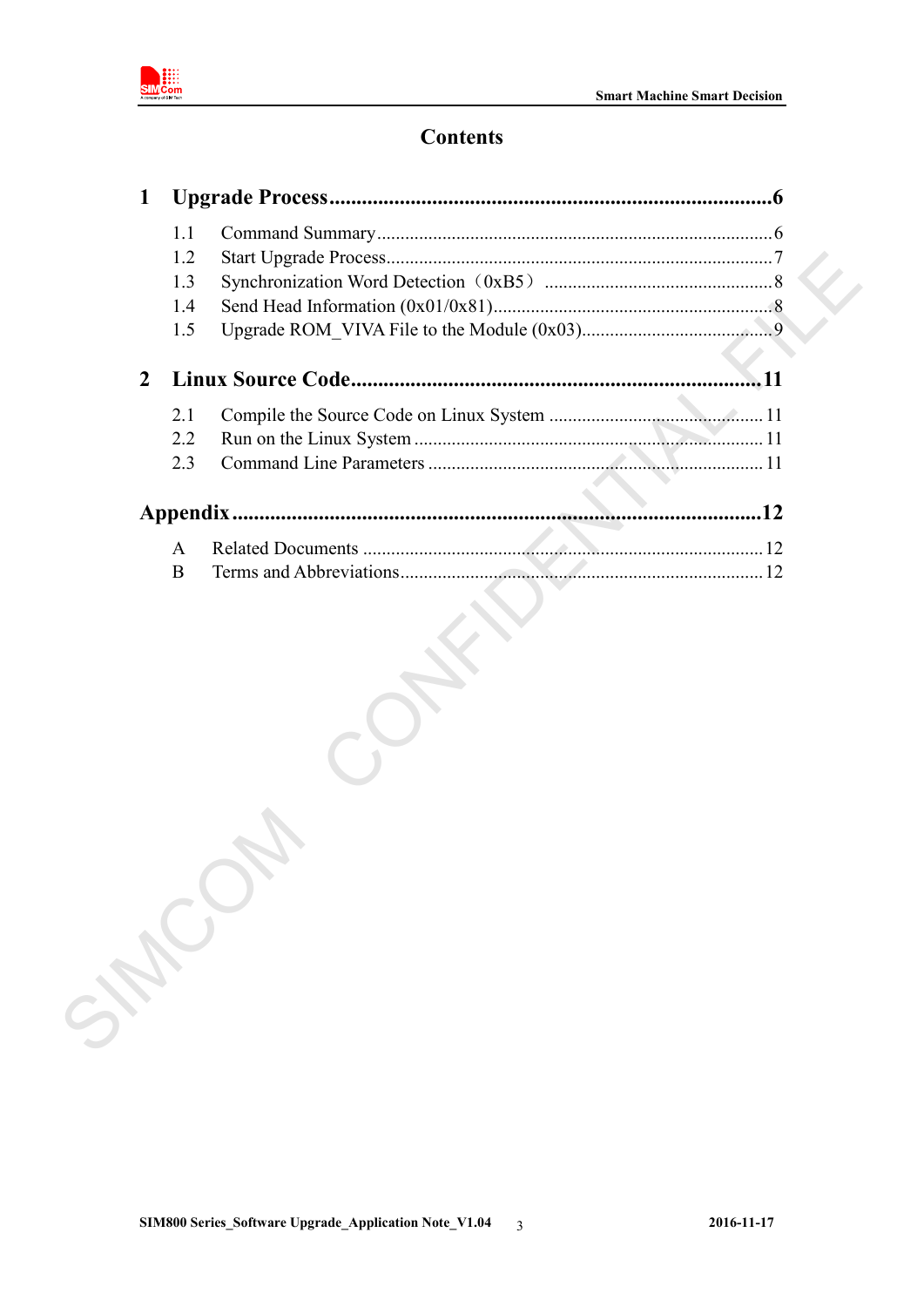

# **Figure Index**

| SHEOT |  |  |
|-------|--|--|
|       |  |  |
|       |  |  |
|       |  |  |
|       |  |  |
|       |  |  |
|       |  |  |
|       |  |  |
|       |  |  |
|       |  |  |
|       |  |  |
|       |  |  |
|       |  |  |
|       |  |  |
|       |  |  |
|       |  |  |
|       |  |  |
|       |  |  |
|       |  |  |
|       |  |  |
|       |  |  |
|       |  |  |
|       |  |  |
|       |  |  |
|       |  |  |
|       |  |  |
|       |  |  |
|       |  |  |
|       |  |  |
|       |  |  |
|       |  |  |
|       |  |  |
|       |  |  |
|       |  |  |
|       |  |  |
|       |  |  |
|       |  |  |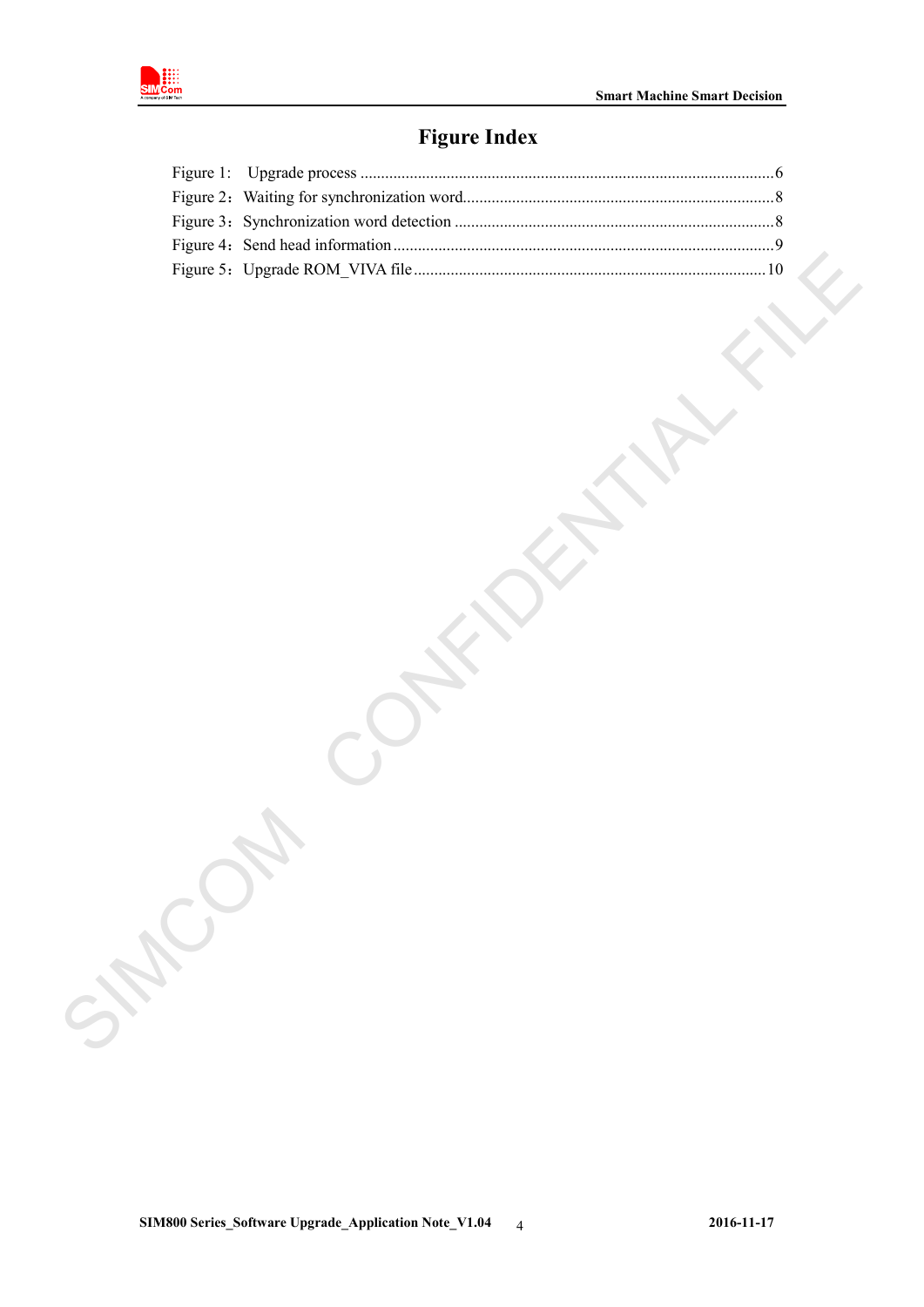|  | <b>Version History</b> |
|--|------------------------|
|  |                        |

|                                | <b>Version</b> | <b>Description of change</b>                                                                 | <b>Author</b> |
|--------------------------------|----------------|----------------------------------------------------------------------------------------------|---------------|
| 2013-09-02                     | V1.00          | New version                                                                                  | Yanhai.cheng  |
| 2013-09-04                     | $\rm V1.01$    | SIM800 Series Upgrade protocol and picture change                                            | Yanhai.cheng  |
| 2014-06-30                     | $\rm V1.02$    | Change Linux Command parameter redefine                                                      | Yanhai.cheng  |
| 2015-10-10                     | $\rm V1.03$    | Change scope and change upgrade protocol                                                     | Zhongyu.gou   |
| 2016-11-17                     | $\rm V1.04$    | Scope                                                                                        | Wenjie.lai    |
|                                |                | <b>Scope</b>                                                                                 |               |
| series modules by serial port. |                | This document describes how to use the PC or external MCU to upgrade software of SIM800      |               |
|                                |                | This document can apply to SIM800 series modules with upgrade function (upgrade file name is |               |
|                                |                |                                                                                              |               |
| ROM_VIVA).                     |                |                                                                                              |               |
| SHOW                           |                |                                                                                              |               |

# **Scope**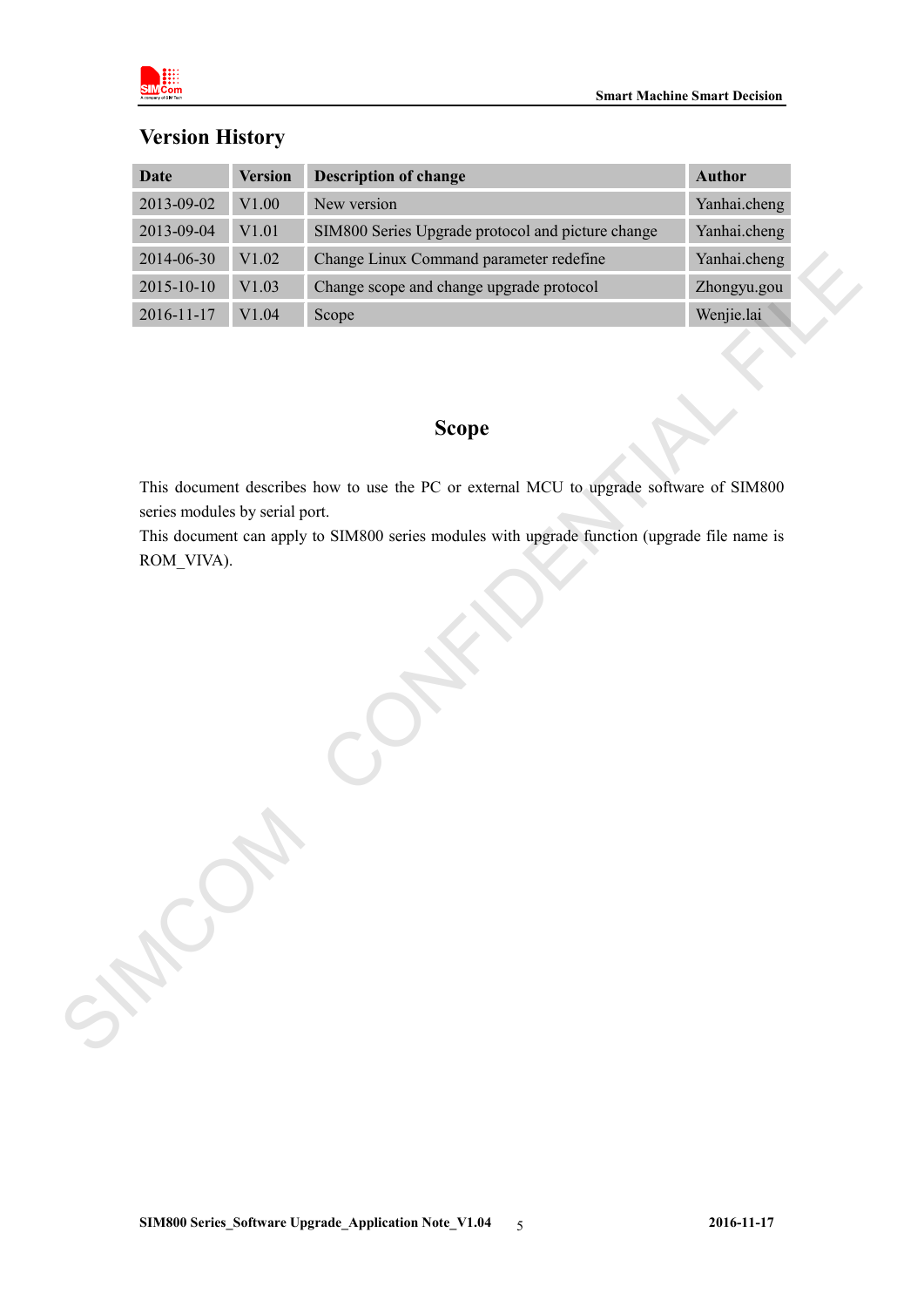

## <span id="page-5-0"></span>**1 Upgrade Process**

This chapter introduces software upgrade process of SIM800 series modules. The following picture shows the upgrade process:



**Figure 1: Upgrade process**

#### <span id="page-5-2"></span><span id="page-5-1"></span>**1.1 Command Summary**

| <b>CMD</b> | <b>Description</b>       | <b>Direction</b>     |
|------------|--------------------------|----------------------|
| 0xB5       | Sync byte                | <b>PC-&gt;MODULE</b> |
| 0x5B       | Sync byte confirm        | MODULE->PC           |
| 0x01/0x81  | Send head information    | <b>PC-&gt;MODULE</b> |
| 0x02       | Head information confirm | MODULE->PC           |
| 0x03       | Send Upgrade data        | <b>PC-&gt;MODULE</b> |
| 0x04       | Upgrade data confirm     | MODULE->PC           |
| 0x05       | Upgrade end              | <b>PC-&gt;MODULE</b> |
| 0x06       | Upgrade end confirm      | MODULE->PC           |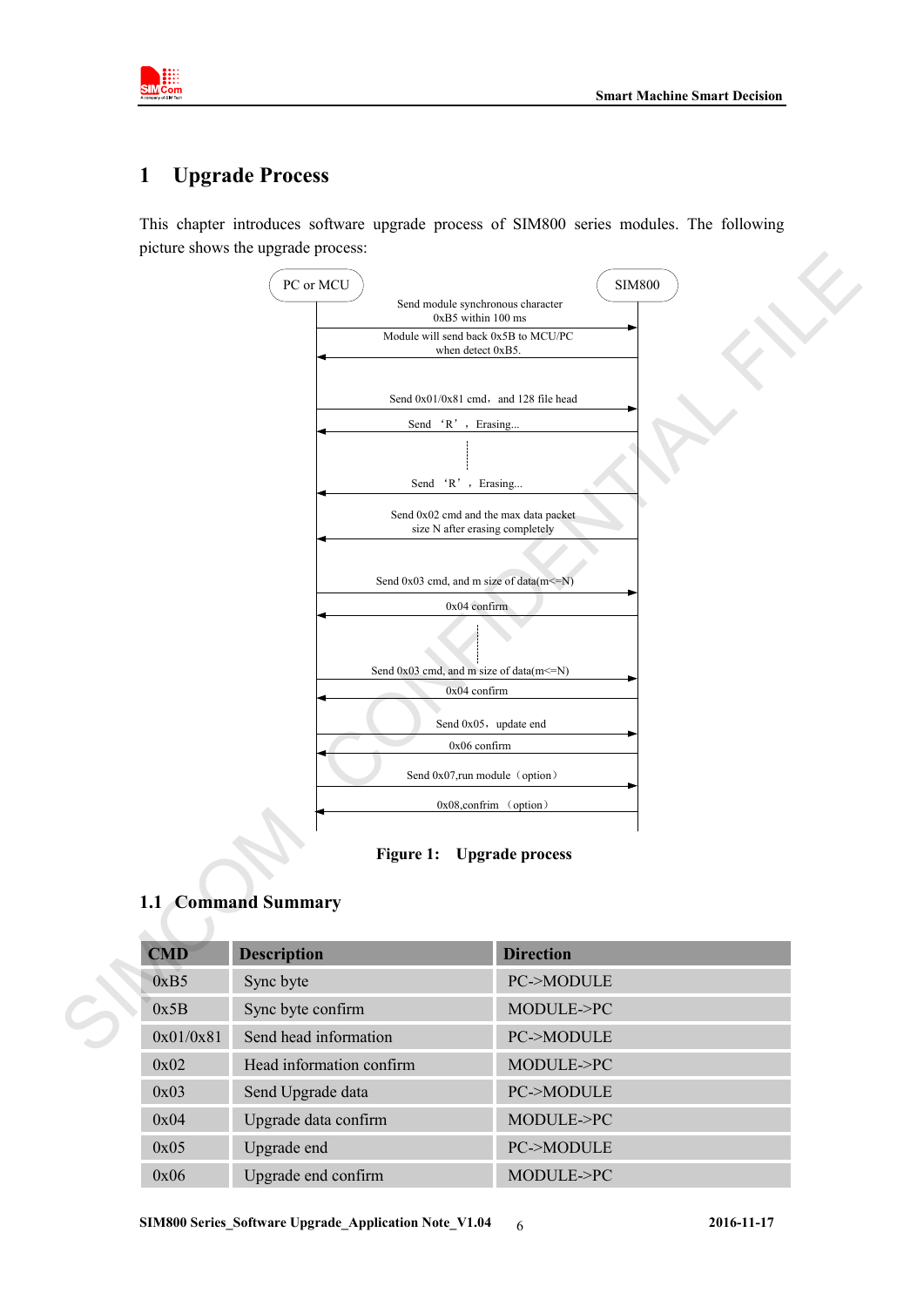

| $\mathbf{P}$         | Write flash fail                                                                                                                                                                                                                                                                                                                                                                                                                                                                                                                                                                                                                                                                                                                                                                                                                                                                                                                                                                                                                                                                                                                                                                                                                                                                                                                                                                                                                                                                                                                                                                                                                                                                                                                                                                                                                          | MODULE->PC                                                                          |
|----------------------|-------------------------------------------------------------------------------------------------------------------------------------------------------------------------------------------------------------------------------------------------------------------------------------------------------------------------------------------------------------------------------------------------------------------------------------------------------------------------------------------------------------------------------------------------------------------------------------------------------------------------------------------------------------------------------------------------------------------------------------------------------------------------------------------------------------------------------------------------------------------------------------------------------------------------------------------------------------------------------------------------------------------------------------------------------------------------------------------------------------------------------------------------------------------------------------------------------------------------------------------------------------------------------------------------------------------------------------------------------------------------------------------------------------------------------------------------------------------------------------------------------------------------------------------------------------------------------------------------------------------------------------------------------------------------------------------------------------------------------------------------------------------------------------------------------------------------------------------|-------------------------------------------------------------------------------------|
| °C                   | Checksum error                                                                                                                                                                                                                                                                                                                                                                                                                                                                                                                                                                                                                                                                                                                                                                                                                                                                                                                                                                                                                                                                                                                                                                                                                                                                                                                                                                                                                                                                                                                                                                                                                                                                                                                                                                                                                            | MODULE->PC                                                                          |
| R                    | Erasing                                                                                                                                                                                                                                                                                                                                                                                                                                                                                                                                                                                                                                                                                                                                                                                                                                                                                                                                                                                                                                                                                                                                                                                                                                                                                                                                                                                                                                                                                                                                                                                                                                                                                                                                                                                                                                   | MODULE->PC                                                                          |
| E                    | Erase error                                                                                                                                                                                                                                                                                                                                                                                                                                                                                                                                                                                                                                                                                                                                                                                                                                                                                                                                                                                                                                                                                                                                                                                                                                                                                                                                                                                                                                                                                                                                                                                                                                                                                                                                                                                                                               | MODULE->PC                                                                          |
| $\mathbf{S}'$        | File size error                                                                                                                                                                                                                                                                                                                                                                                                                                                                                                                                                                                                                                                                                                                                                                                                                                                                                                                                                                                                                                                                                                                                                                                                                                                                                                                                                                                                                                                                                                                                                                                                                                                                                                                                                                                                                           | MODULE->PC                                                                          |
| $^{\circ}M^{\circ}$  | Command error                                                                                                                                                                                                                                                                                                                                                                                                                                                                                                                                                                                                                                                                                                                                                                                                                                                                                                                                                                                                                                                                                                                                                                                                                                                                                                                                                                                                                                                                                                                                                                                                                                                                                                                                                                                                                             | MODULE->PC                                                                          |
| T                    | Time out                                                                                                                                                                                                                                                                                                                                                                                                                                                                                                                                                                                                                                                                                                                                                                                                                                                                                                                                                                                                                                                                                                                                                                                                                                                                                                                                                                                                                                                                                                                                                                                                                                                                                                                                                                                                                                  | MODULE->PC                                                                          |
| 'N'                  | Data package num error                                                                                                                                                                                                                                                                                                                                                                                                                                                                                                                                                                                                                                                                                                                                                                                                                                                                                                                                                                                                                                                                                                                                                                                                                                                                                                                                                                                                                                                                                                                                                                                                                                                                                                                                                                                                                    | MODULE->PC                                                                          |
| $\lq F$              | Time out between two commands                                                                                                                                                                                                                                                                                                                                                                                                                                                                                                                                                                                                                                                                                                                                                                                                                                                                                                                                                                                                                                                                                                                                                                                                                                                                                                                                                                                                                                                                                                                                                                                                                                                                                                                                                                                                             | MODULE->PC                                                                          |
| 0x07                 | reset module                                                                                                                                                                                                                                                                                                                                                                                                                                                                                                                                                                                                                                                                                                                                                                                                                                                                                                                                                                                                                                                                                                                                                                                                                                                                                                                                                                                                                                                                                                                                                                                                                                                                                                                                                                                                                              | PC->MODULE                                                                          |
| 0x08                 | Reset module confirm                                                                                                                                                                                                                                                                                                                                                                                                                                                                                                                                                                                                                                                                                                                                                                                                                                                                                                                                                                                                                                                                                                                                                                                                                                                                                                                                                                                                                                                                                                                                                                                                                                                                                                                                                                                                                      | MODULE->PC                                                                          |
| 2.<br>3.<br>4.<br>5. | 1. The host computer should continue to transmit the synchronization word $(0xB5)$ and the interval time<br>of two synchronous word instructions should be less than 50 milliseconds, until the module has a<br>synchronous word response (0x5B).<br>The instruction sequence order: synchronization word: $(0xB5)$ -> settings and erase address space<br>$(0x01/0x81)$ -> send up Packet level $(0x03)$ -> data packet is sent $(0x05)$ ->boot module $(0x07)$ .<br>The host computer can only send an upgrade data packet instruction $(0x03)$ after setting the address<br>and erase space $(0x01/0x81)$ . If the instruction sequence is wrong, the module will respond to the<br>error code 'M', and enter an error state, you need to restart the PC module and upgrade again.<br>There are two exception error types in the upgrade process: recoverable error and irrecoverable error.<br>The error code has been reported once when recoverable and reported continuously when<br>irrecoverable. You must restart the module and upgrade again to recover the irrecoverable error. Only<br>reported 'T' and 'C' of the error state can be recovered, the other errors are irrecoverable.<br>The maximum time of module waiting for the instruction from host computer is 30 seconds. The<br>module has been started to count when got confirm instruction. If the waiting time is longer than 30<br>seconds, the module enters the exception handling process and gets an irrecoverable error, you must<br>restart the module and upgrade again.<br>The document referred to the restart module or reset module is the switch to restart or use reset pin to<br>restart, be sure not to use the powerkey shutdown. In the case of the bootloader phase or the module<br>code is not complete, the powerkey shutdown is invalid. |                                                                                     |
|                      | 1.2 Start Upgrade Process                                                                                                                                                                                                                                                                                                                                                                                                                                                                                                                                                                                                                                                                                                                                                                                                                                                                                                                                                                                                                                                                                                                                                                                                                                                                                                                                                                                                                                                                                                                                                                                                                                                                                                                                                                                                                 |                                                                                     |
| 1)                   | UART1 port of the module are connected correctly.                                                                                                                                                                                                                                                                                                                                                                                                                                                                                                                                                                                                                                                                                                                                                                                                                                                                                                                                                                                                                                                                                                                                                                                                                                                                                                                                                                                                                                                                                                                                                                                                                                                                                                                                                                                         | Make sure the normal power supply, and the serial port of the host computer and the |

- *1. The host computer should continue to transmit the synchronization word (0xB5) and the interval time of two synchronous word instructions should be less than 50 milliseconds, until the module has a synchronous word response (0x5B).*
- *2. The instruction sequence order: synchronization word: (0xB5) -> settings and erase address space*   $(0x01/0x81)$  -> send up Packet level  $(0x03)$  -> data packet is sent  $(0x05)$  ->boot module  $(0x07)$ . *The host computer can only send an upgrade data packet instruction (0x03) after setting the address and erase space (0x01/0x81). If the instruction sequence is wrong, the module will respond to the error code 'M', and enter an error state, you need to restart the PC module and upgrade again.*
- *3. There are two exception error types in the upgrade process: recoverable error and irrecoverable error. The error code has been reported once when recoverable and reported continuously when irrecoverable. You must restart the module and upgrade again to recover the irrecoverable error. Only reported 'T' and 'C' of the error state can be recovered, the other errors are irrecoverable.*
- *4. The maximum time of module waiting for the instruction from host computer is 30 seconds. The module has been started to count when got confirm instruction. If the waiting time is longer than 30 seconds, the module enters the exception handling process and gets an irrecoverable error, you must restart the module and upgrade again.*
- *5. The document referred to the restart module or reset module is the switch to restart or use reset pin to restart, be sure not to use the powerkey shutdown. In the case of the bootloader phase or the module code is not complete, the powerkey shutdown is invalid.*

#### <span id="page-6-0"></span>**1.2 Start Upgrade Process**

- 1) Make sure the normal power supply, and the serial port of the host computer and the UART1 port of the module are connected correctly.
- 2) Reset module.

#### *Note:*

*The serial port of the host computer must be set as follows: 115200 bps, 8 bit, No parity bit, 1 stop bit, no flow control.*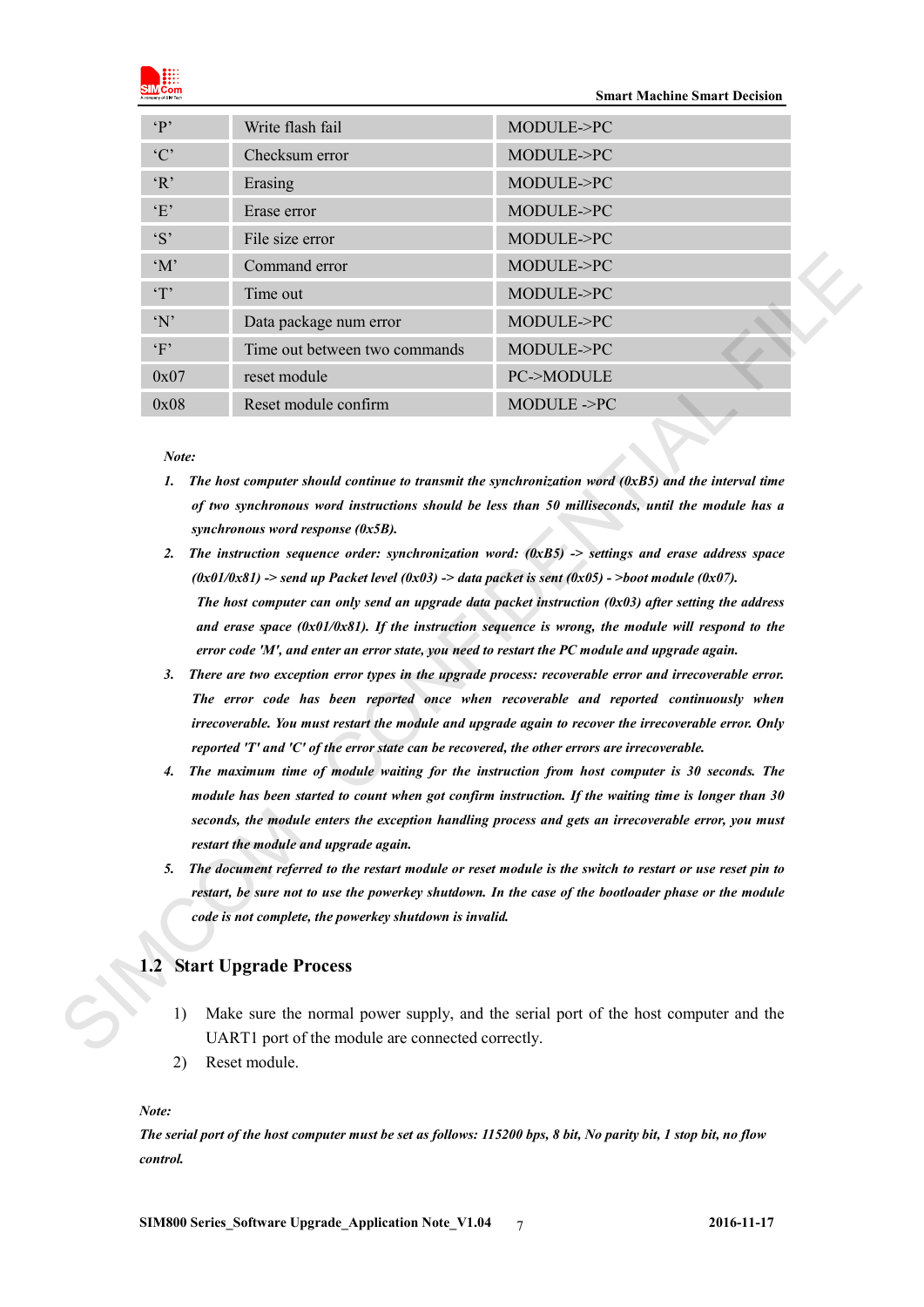

#### <span id="page-7-0"></span>**1.3 Synchronization Word Detection**(**0xB5**)

When the module Bootloader program starts, if it receives the 0xB5 byte synchronization word within 100 ms, it will reply with a 0x5B byte word then the module go into the upgrade mode.

Within 100 ms, if the module does not receive 0xB5 synchronization word, the module will enter normal mode.



<span id="page-7-2"></span>



**Figure 3**:**Synchronization word detection**

#### <span id="page-7-3"></span>*Note:*

*In order to make sure that the module can receive the synchronization byte 0xB5, the proposed upper computer continuously sends the synchronization byte 0xB5 until the module is powered up, until the module has a 0x5B instruction confirm, and the interval time of the two synchronization word should be less than 50 millisecond.* 

#### <span id="page-7-1"></span>**1.4 Send Head Information (0x01/0x81)**

Command word 0x01 means there is no need to erase the file system of the module, while 0x81 means it needs to erase the file system of the module. In the version upgrade, such as upgrading

**SIM800 Series\_Software Upgrade\_Application Note\_V1.04 2016-11-17** 8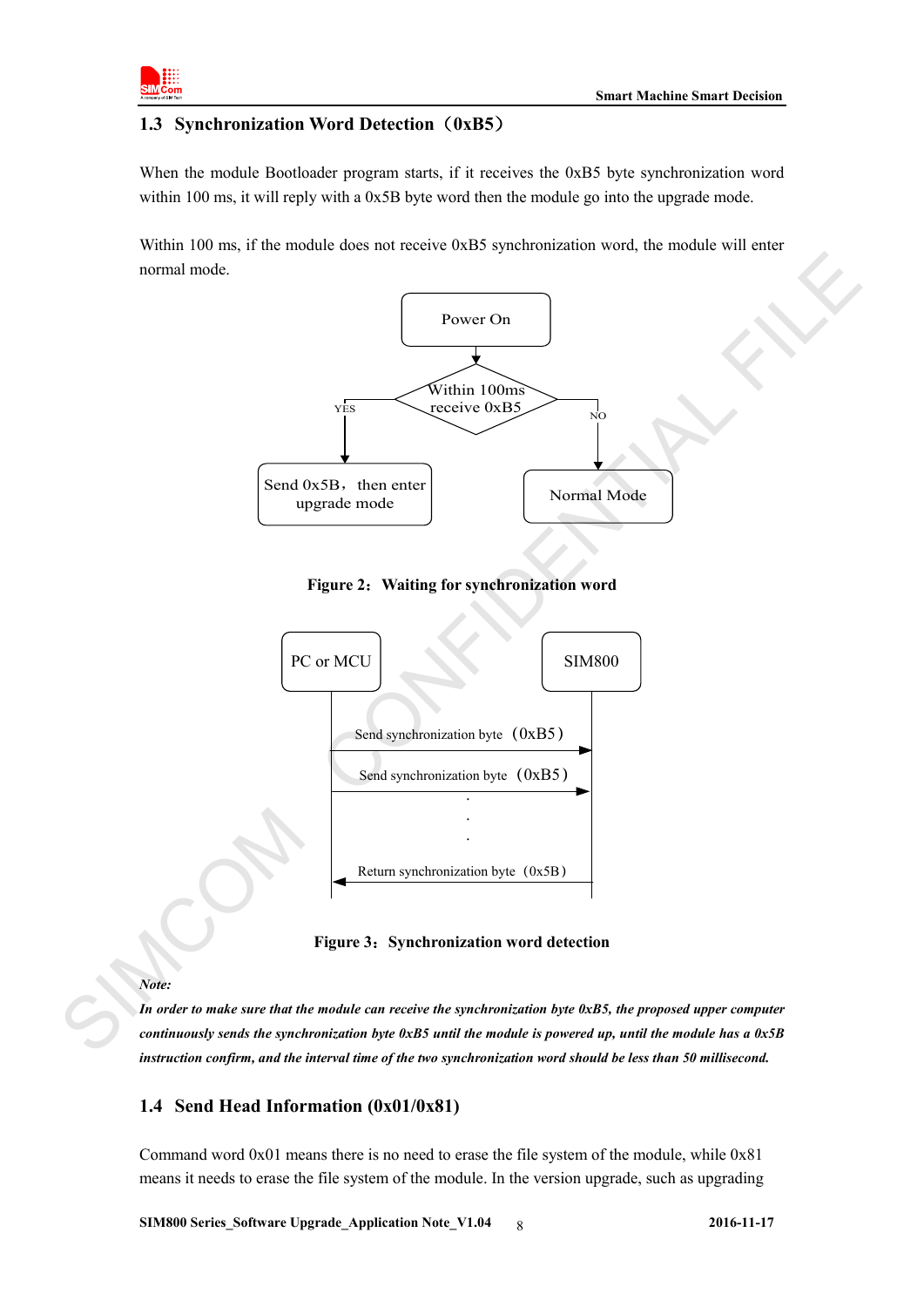

from B01 to B02 version, you should erase the file system. The upgrade does not need to erase the file system if the version is special edition for customers. Data head contains 128 bytes information that included in the front part of upgrade file.

In the erase process, it will continue to return to the ASCII character 'R', that is, 0x52 in

hexadecimal format, that means module is being erased internal Flash. The interval time of two characters is 30 milliseconds and the maximum timeout period is 1 second.

Data head format:





### <span id="page-8-1"></span><span id="page-8-0"></span>**1.5 Upgrade ROM\_VIVA File to the Module (0x03)**

To upgrade ROM\_VIVA file to the module, the frame should include four parts: the frame head  $(0x03)$ , 3-bytes data frame length (maximum length is no more than N bytes returned with 0x02), 1-byte data frame number, data fields and 4-bytes data checksum. Checksum calculation method is as following: add all data bytes of the number and the value of last 4 bytes of the number is the checksum. To upgrade ROM\_VIVA file<br>  $(0x03)$ , 3-bytes data frame lei<br>
1-byte data frame number, da<br>
as following: add all data byt<br>
checksum.<br>
The frame format is as follow<br>
CMD Frame Length<br>  $0x03$  3 bytes, Low<br>
byte in the front

|      | <u>The Hume Iommu is us follows.</u> |              |                   |                          |
|------|--------------------------------------|--------------|-------------------|--------------------------|
|      | <b>CMD</b> Frame Length Frame No.    |              | <b>Data Field</b> | <b>Checksum</b>          |
| 0x03 | 3 bytes, Low                         | 1 byte, Data | data frame        | 4 bytes, Low byte in the |
|      | byte in the front                    | frame No.    |                   | front                    |

The frame format is as follows: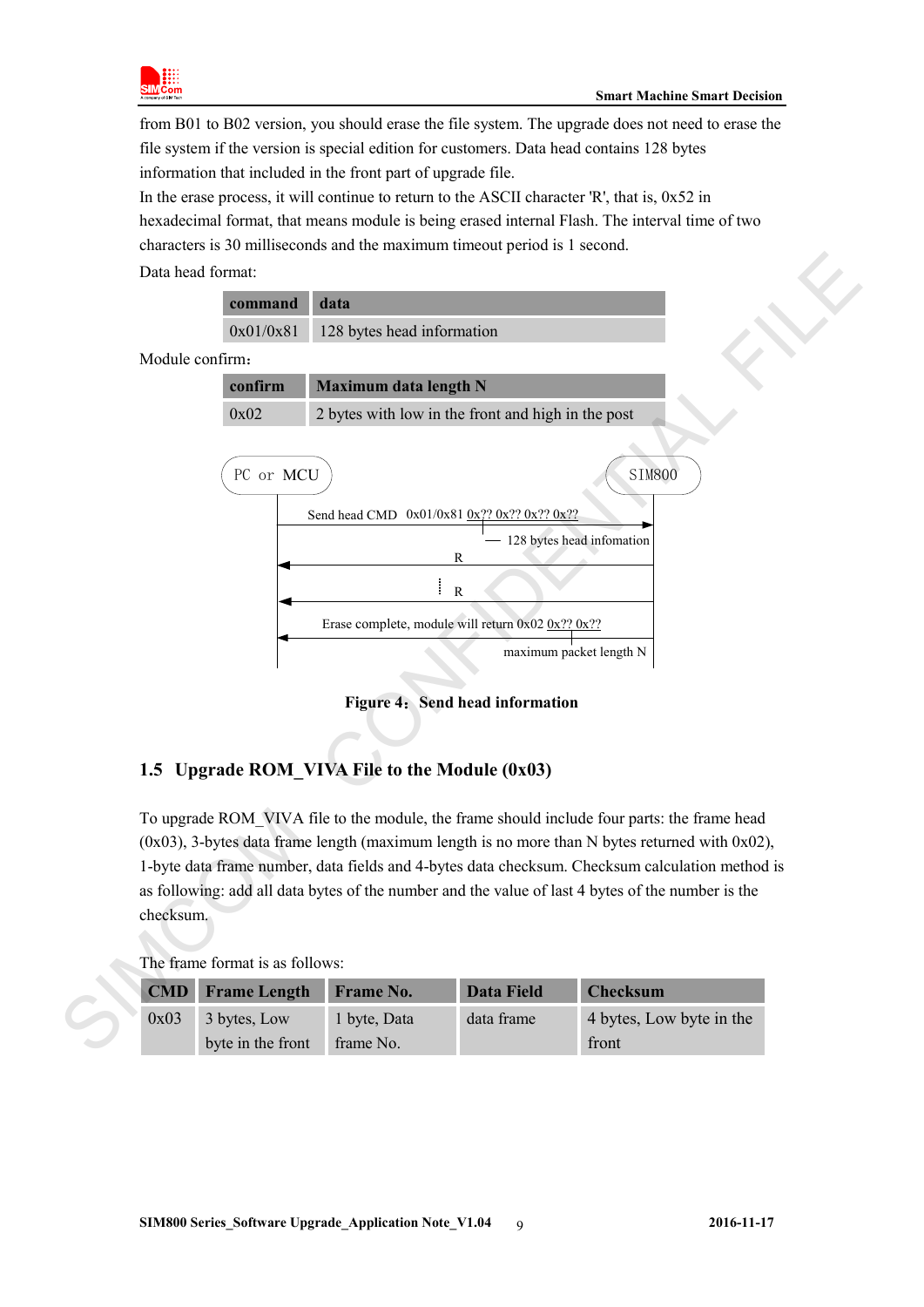



**Figure 5**:**Upgrade ROM\_VIVA file**

<span id="page-9-0"></span>*Note:*

*1.The frame serial number ranges from 0xff to 0x00.*

*If it is 0, the frame number is not detected, otherwise it will loops from 0x01 to 0xff, 0x01->...... ->0xff->0x01->...... ->0xff->0x01->.......*

*2. The maximum response time of the module in the receiving data is 2 seconds, if no response is received in 2 seconds, it should restart module and upgrade again.* 

*3. The longest time of seding one frame data is 500 milliseconds, if the module does not receive the full data frame in 500 milliseconds, Then the module returns an error code, and discarded the incomplete data packet to wait for the frame to be sent again.* 

*4.The instruction for the ending of update is 0x05.*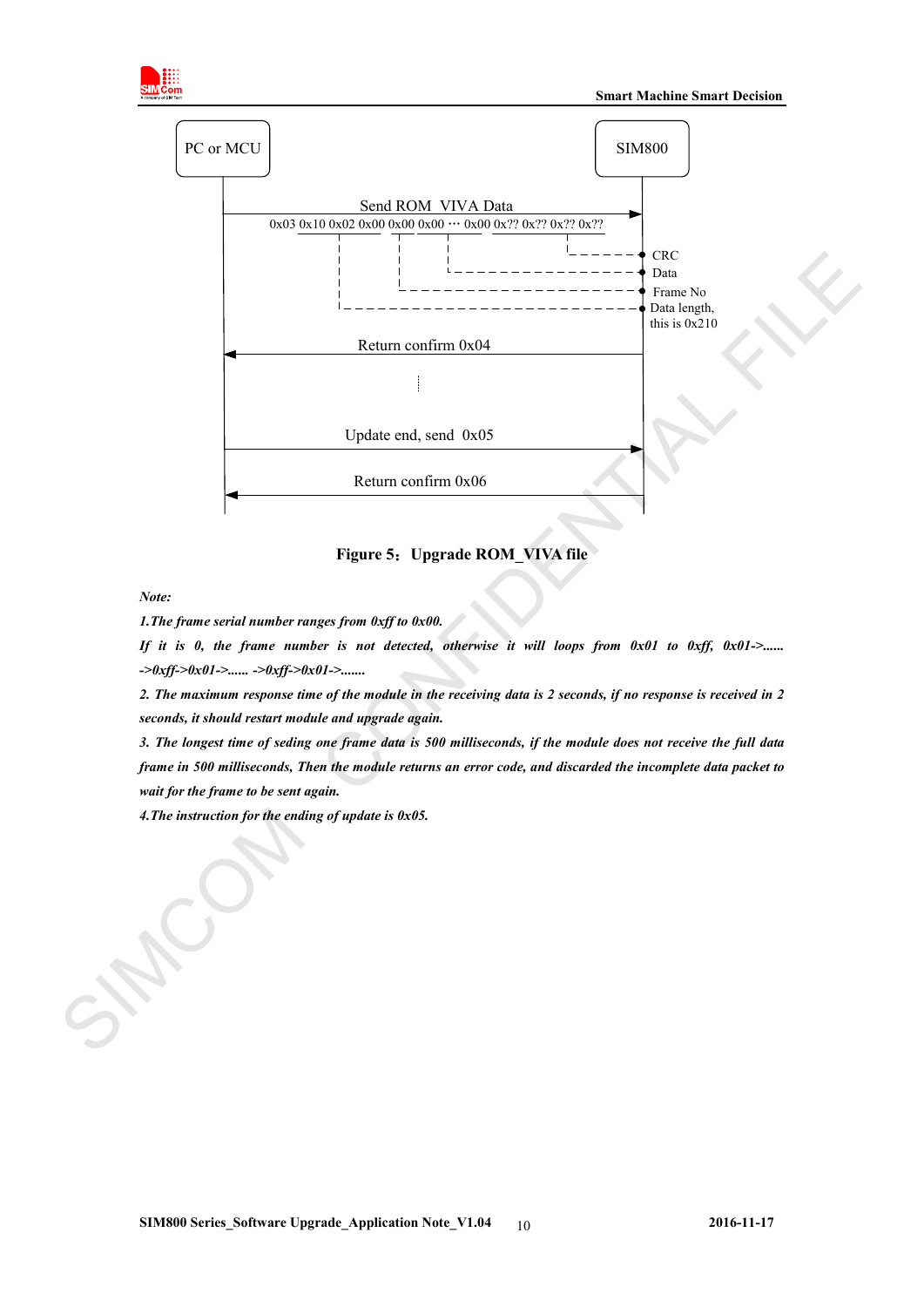



## <span id="page-10-0"></span>**2 Linux Source Code**

SIMCom offers SIM800 upgrade Linux source code mtkdownload, as well as the binaries compiled by Ubuntu 11.10 64 - bit system. Customer can run it directly under this system, in other Linux systems, or client MCU system, users need to recompile the source code and run their own code.

#### <span id="page-10-1"></span>**2.1 Compile the Source Code on Linux System**

Run the following commands to complete the compiler directly. gcc -o mtkdownload mtkdownload.c

#### <span id="page-10-2"></span>**2.2 Run on the Linux System**

Run the following commands directly. ./mtkdownload <com> ROM\_VIVA <format>

#### <span id="page-10-3"></span>**2.3 Command Line Parameters**

<com>:/dev/ttyS0,/dev/ttyS1,/dev/ttyS2,/dev/ttyS3,/dev/ttyUSB0 Represent the:COM1,COM2,COM3,COM4 and the USB serial port ROM VIVA filename to upgrade  $\leq$  format  $>$  parameter Y or N Indicate whether or not format file system. for example: ./mtkdownload /dev/ttyUSB0 ROM\_VIVA Y Indicate to upgrade SIM800 ROM\_VIVA file, and format the file system by the USB serial Linux systems, or client MCU system, users need to recomptle the source code and nn their own<br>code.<br>
2.1 Compile the Source Code on Linux System<br>
Run the following communication compulation decomptation<br>
gec - o mitidisoni

port.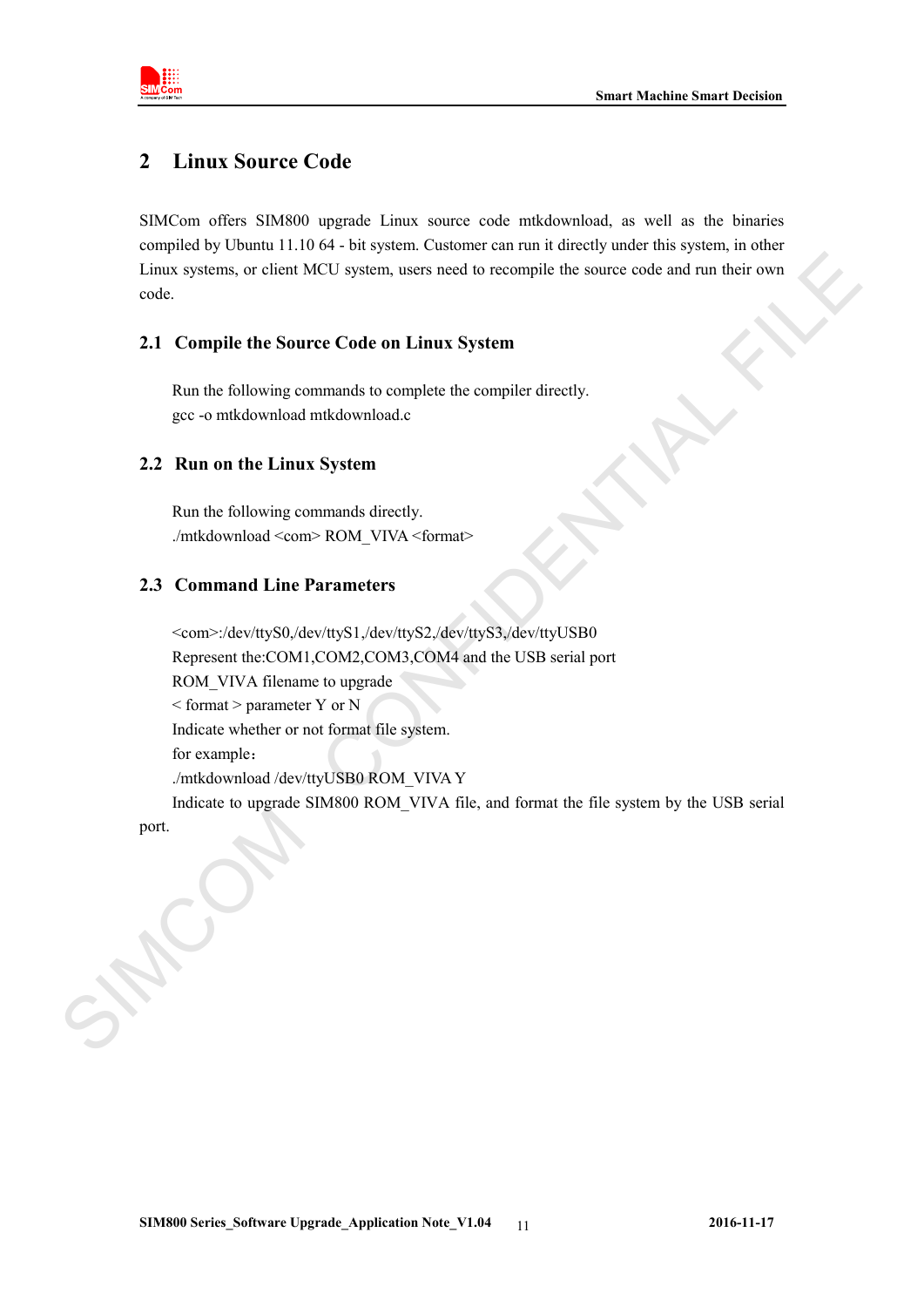

# <span id="page-11-0"></span>**Appendix**

#### <span id="page-11-1"></span>**A Related Documents**

| <b>SN</b> | Document name                   | <b>Remark</b> |  |
|-----------|---------------------------------|---------------|--|
|           | SIM800 Series AT Command Manual |               |  |
|           |                                 |               |  |

#### <span id="page-11-2"></span>**B Terms and Abbreviations**

| SN               |              | <b>Document name</b>                        | Remark |
|------------------|--------------|---------------------------------------------|--------|
| $[1]$            |              | SIM800 Series_AT Command Manual             |        |
| $[2]$            |              |                                             |        |
| $\bf{B}$         |              | <b>Terms and Abbreviations</b>              |        |
|                  | Abbreviation | <b>Description</b>                          |        |
| <b>MCU</b>       |              | Microcontroller Unit                        |        |
| ${\rm P}{\bf C}$ |              | Personal Computer                           |        |
| <b>UART</b>      |              |                                             |        |
|                  |              | Universal Asynchronous Receiver/Transmitter |        |
| ROM              |              | Read-only Memory                            |        |
|                  |              |                                             |        |